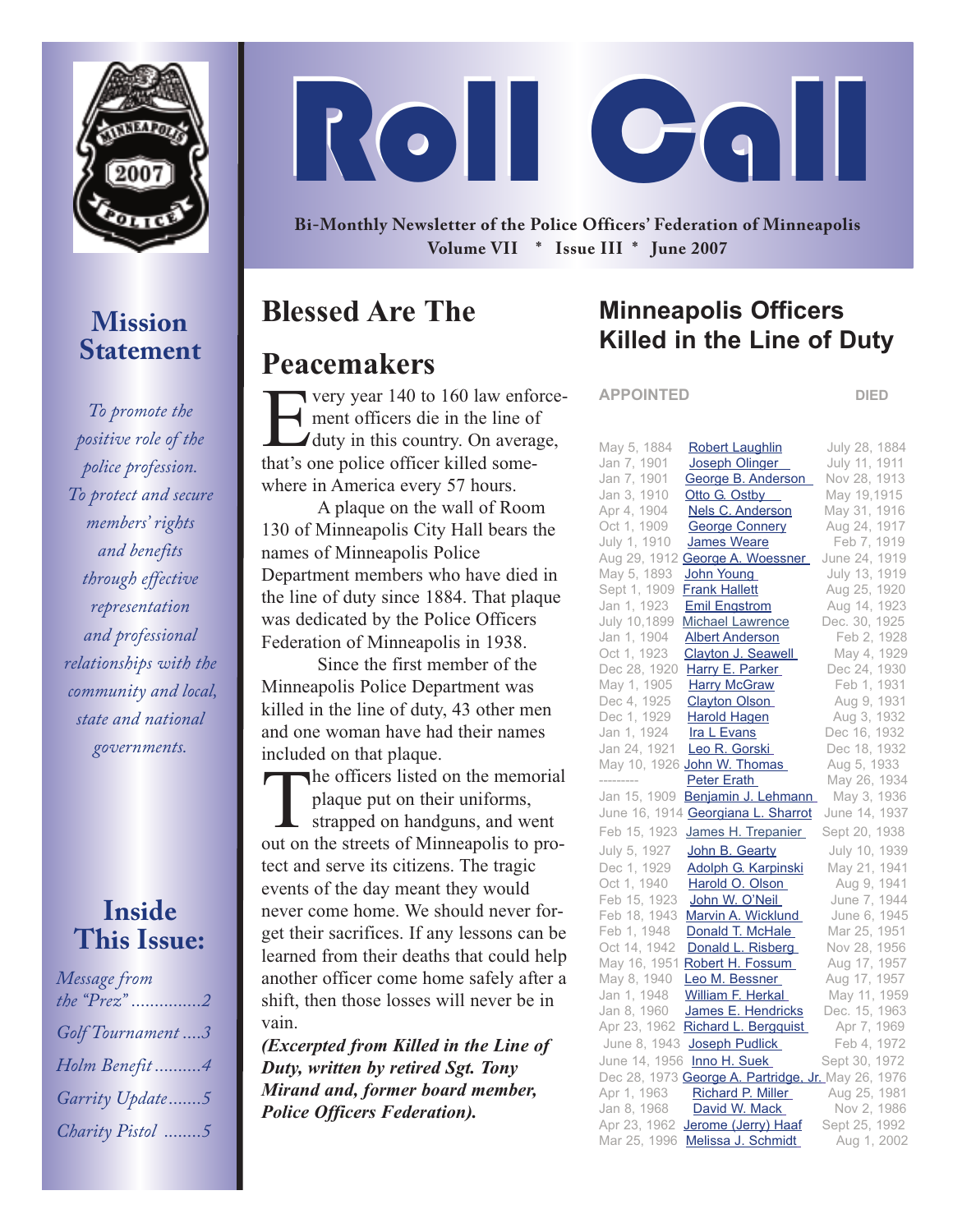

# **MESSAGE FROM THE "PREZ"**

#### *The Difference Between a Leader & a Cheerleader*

Looking back over the saga of the Twins' new stadium and the events of the past few years, I'm reminded of two

quotes on what makes a leader. T. Boone Pickens, a Texas buccaneer capitalist, said a leader must "**be willing to make decisions…Don't fall victim to what I call the 'ready–aim–aim–aim syndrome**."

And quarterback Joe Namath, who certainly knows something about leading, said, "**To be a leader, you have to make people want to follow you, and nobody wants to follow someone who doesn't know where he is going**."

Based on Namath and Picken's criteria, you would have to say that, regardless of whether or not you agree the new stadium is a good idea, **Hennepin County Commissioner Mike Opat** proved himself a genuine leader.

Just look at the obstacles that stood in the way of building the stadium. You have to find a way to finance it; you have to get a majority of the commissioners to vote for it; you have to persuade the Minnesota House, Senate and Governor Pawlenty to approve it; and you have to get the landowners to sell the property to build it.

Failure to complete any one of those factors was enough to torpedo the project.

Yet Opat managed to do it all, in spite of a variety of unexpected roadblocks that threatened to derail the stadium.

In the face of threats from political opponents to turn him and his supporters out of office, Opat worked to devise a sales tax increase to pay for the county's portion of the building cost and spearheaded the 4 to 3 vote that approved the increase only days before his own primary election.

After winning the vote and subsequent election Opat moved to the next roadblock. Step two: convince the state to pass enabling legislation. While Minneapolis 'leaders' were unable to convince their own legislative delegation to support the bill, Opat engineered a coalition that pushed the bill through and had the governor sign it at a Twins' game.

But instead of being able to celebrate a well–earned victory, Opat and his team were blindsided by property owners who suddenly changed their mind about selling the land for the stadium.

Facing a potential delay of years while the dispute working its way through the courts, once again, Opat stepped into the breech and worked out a legal settlement to the change of heart on the part of the landowners that allowed work to proceed.

At any point in the process Opat could have thrown up his hands and quit or  $\frac{1}{2}$  as is more common in Minneapolis city politics  $\frac{1}{2}$  tried to blame someone else. Instead he continued to work toward his goal and in the end was successful.

**What a concept!** Identify your priority and work toward achieving that goal in a determined and forceful manner. I wonder what would happen if city leadership adopted that model and demonstrated real leadership on public safety?

# **Holm Family Benefit Raffle**

**FIRST PRIZE 2007 Polaris 450 ATV** *from Lacanne's Marine*

#### **SECOND PRIZE \$1500 Travel Voucher** *from Kaju Travel*

#### **THIRD PRIZE \$500 Gift Certificate** *from Best Buy*

*Tickets \$10.00 a piece with only 4000 tickets being sold.*

*Drawing June 25th, 2007 at the 1029 Bar*

## **What is a Critical Incident?**

Recent officer involved shootings have lead to officers asking why it is considered a critical incident if the suspect is not shot. The POFM contract Sec. (16.6) defines a critical

incident as: *An incident involving any of the following situations occurring in the line of duty:(a)the use of Deadly Force, as defined by Minn. Stat. §609.066, by or against a Minneapolis Police Officer; or (b)a situation in which a person who is in the custody or control of an officer dies or sustains substantial bodily harm. Minn. Stat. §609.066 defines deadly force as: force which the actor uses with the purpose of causing, or which the actor should reasonably know creates a substantial risk of causing, death or great bodily harm.*

**If you are involved in a critical incident, contact a federation representative immediately.**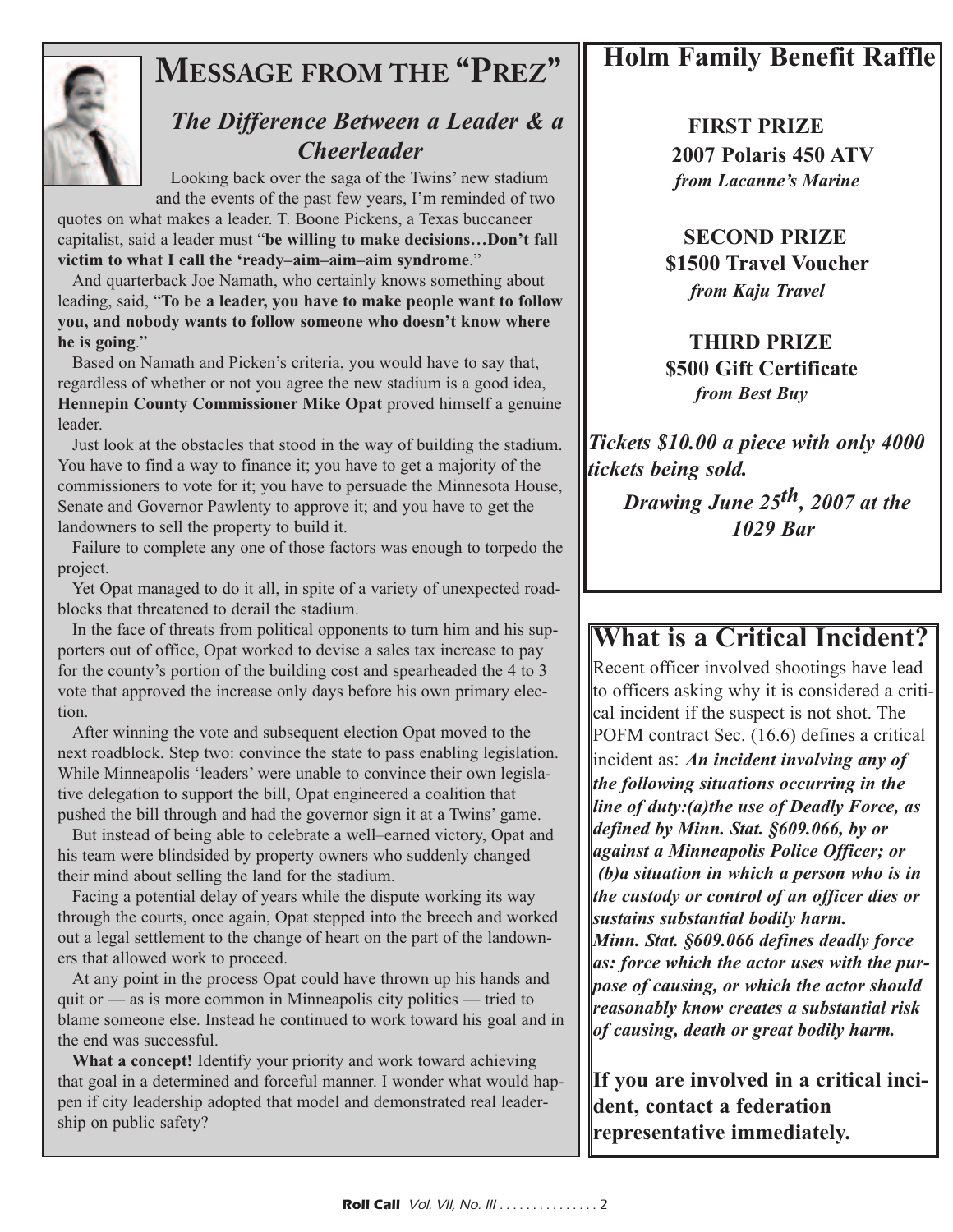# **Police Officers Federation of Minneapolis Annual Golf Tournament**

.

# **Friday, June 29, 2007**

*Columbia Golf Course, 3000 Central Ave NE, Minneapolis, MN*

# **COST:**

#### **\$95.00 per person**

(\$380.00/Foursome) includes:

- Lunch
- Range balls
- Golfing,
- Golf cart
- -Beverages on course
- Dinner after golf
- Gift for each golfer, and
- Door prizes!

**Registration forms must be turned in by Thursday, June 21, 2007.**

#### *Please note the course change*



#### **FORMAT:**

Four person scramble, two carts per foursome. prizes awarded for first and second place on the course.

**Prizes** awarded for the *Men's* and *Women's Long Drive, Closest to the Pin*, and *Longest Putts*.

> *Lunch and Registration 11:30 a.m. to 1:00 p.m.*

#### *Shot-Gun Start at 1:00 p.m.*

**Registration forms** are available at the Federation Office 1811 University Ave. NE. Minneapolis, MN 55418

There are a limited number of spots and registration will be on a first come, first serve basis. Full payment must accompany registration.

If you have any questions please contact the Federation office at (612)788-8444 or email me at **director3@mpdfederation.com .**

#### **Sherral Miller-Schmidt**

*Tournament Chair*

| Name         | <b>Address or Work</b> | <b>Phone/Pager</b> | E-Mail |
|--------------|------------------------|--------------------|--------|
|              |                        |                    |        |
|              |                        |                    |        |
| $\mathbf{r}$ |                        |                    |        |
|              |                        |                    |        |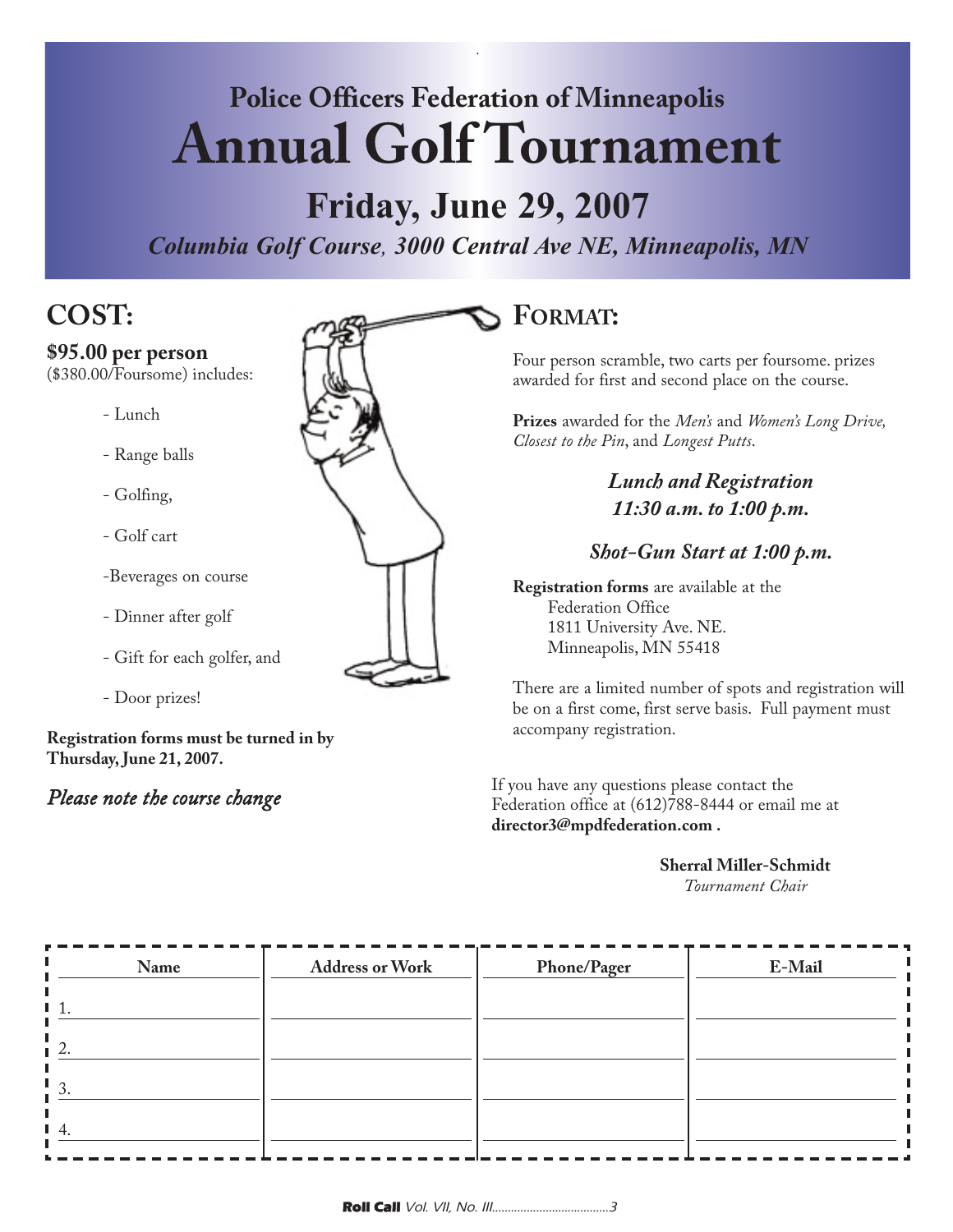On 12-31-06, Minneapolis Police Officer David Holm and his wife Melinda were involved in a very tragic traffic accident. Melinda was killed in the accident and Officer Holm was

severely burned while trying to save her. David is in the Hennepin County Burn Unit and is looking at years of rehabilitation. David's mother and father are currently caring for MeI and Dave's two children, Lindee [8], and Dusty [10]. Mel's other son, Taylor [16] is living with his father



7007

Friends and family are holding this event to raise money to help David during his vecovery. It is uncertain at this time if he will be able to return to police work. We need your head

- 
- · Please attend the benefit; it will be a great time.
- · If you would like to make a cash donation, please visit www.davekohndantly.com.
- If you or your business would like to donate items for the silent mation, please visit the website.

See you at the Dome on June 5th.

# **Special Guest Emcee** Tom Barnard of KORS radio

**KQ Morning Crew** 

# Music by GB Leighton

**Run the bases** with police

Kids' Play Areahosted by Action Inflatables

**Food and Beverages** 

# **SPONSORED BY**

**O** InfinitENERGY

**Silent Auction** 

**Raffle** - visit website for raffle details

# $S$ <sup>100</sup> Tickets

may be purchased at the Police Federation **1611 University Avenue, NE Minnequolis** and at the door

- $·$  MPD K9
- · MPD Horse Patrol

**METRODOI** 

- MPD SWAT
- · MPD Crime Lab
- . MPD Traffic and Motor Unit
- · Minneapolis Park Police Motors
- · MPD Honor Guard
- · MPD Bomb Squad
- · PAL [Police Activity League]
- Minnesota Police Pipe Band

thring institutes hours. WWW.daveholmfamily.com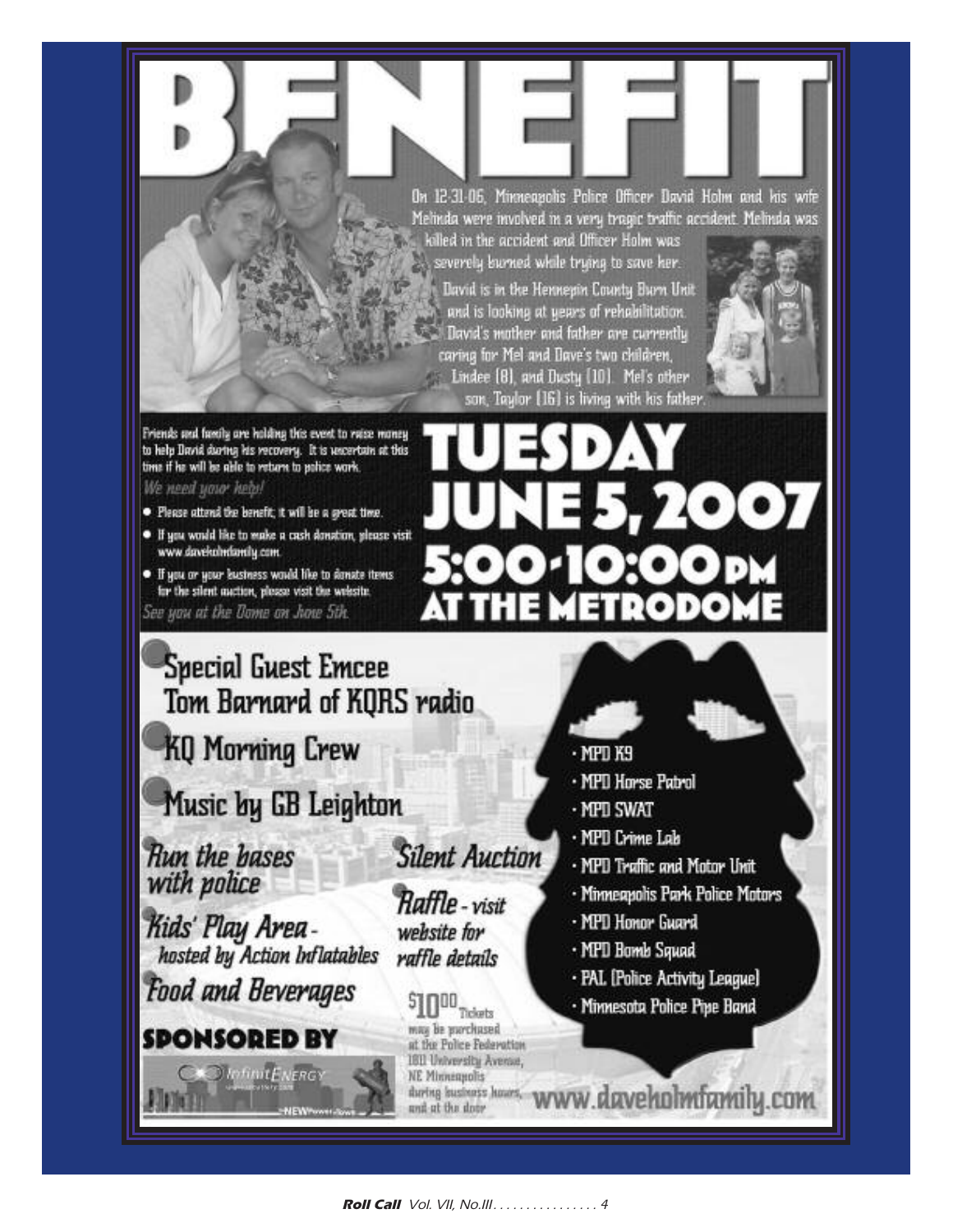# **GARRITY UPDATE**

*By Chris Wachtler*

Officers are familiar with the *Garrity* warning, which an agency 1967 case *Garrity v. New Jersey* that gave us the must give an officer being investigated for misconduct, before taking his statement.

A California court recently decided what some believe is the most important *Garrity* case in 40 years. If other states follow the decision, the way disciplinary investigations of police officers are conducted will undergo fundamental change.

A *Garrity* warning advises an officer that: 1) If she refuses to answer questions, or gives false or intentionally incomplete answers, she will be subject to disciplinary action up to and including dismissal for insubordination; but that 2)Neither her statement nor any information or evidence gained from it may be used against her in a criminal proceeding.

The bedrock principal underlying the *Garrity* decision is that an officer cannot be forced to choose between losing her job and incriminating herself. A *Garrity* statement is inadmissible, and any witness who has been exposed to it is "tainted" and disqualified from testifying. A prosecutor who has been exposed to such a statement or material may be removed from the case. Charges may be dismissed.

Courts have required the government to prove, sometimes at a hearing, that evidence is derived from a legitimate source wholly independent from the compelled statement, and that witnesses and prosecutors are free from the taint of *Garrity* material.

California has now gone a step further. In *Spielbauer v. County of Santa Clara*, the County investigated a public defender for allegedly lying to a judge. Spielbauer refused to answer questions. The investigator read him a *Garrity* warning. Spielbauer requested a formal grant of immunity from the court before he would give a statement. The County fired him for insubordination.

Spielbauer fought his termination. The Court rejected the County's argument that *Garrity* immunity was "automatic" the moment the County compelled him to answer questions, and required

the employer to obtain Spielbauer's requested formal grant of immunity (which could only be granted by a prosecutor in a "judicially supervised process" such as an application for a protective order) before forcing an employee to participate in a disciplinary interview.

This case sets no precedent in Minnesota , but may be persuasive the next time a member is put in this position, should a union choose to force the issue. If a Minnesota court were to adopt the reasoning in *Spielbauer*, it would provide members with even more protection from *Garrity* statements later "leaking" into criminal cases, as they certainly have been known to do.



# **COMMERATIVE PISTOL**

The Minneapolis Police Federation Charities, Inc.<br>has authorized a commemorative pistol as a<br>fundraiser. The commemorative pistol is a Beret<br>Model 92E and there will be a limited edition of 50 has authorized a commemorative pistol as a fundraiser. The commemorative pistol is a Beretta Model 92F and there will be a limited edition of 50 made. The proof is available for viewing upon request. Contact Lyall Delaney at the Federation with questions or for ordering (612) 788-8444. More pictures at www.mpdfederation.com.



*We want to hear from you! Please email rollcall@mpdfederation.com or contact us if there are any articles that you would like to submit or if you have any comments or ideas for the Roll Call @ 612-788-8444.*